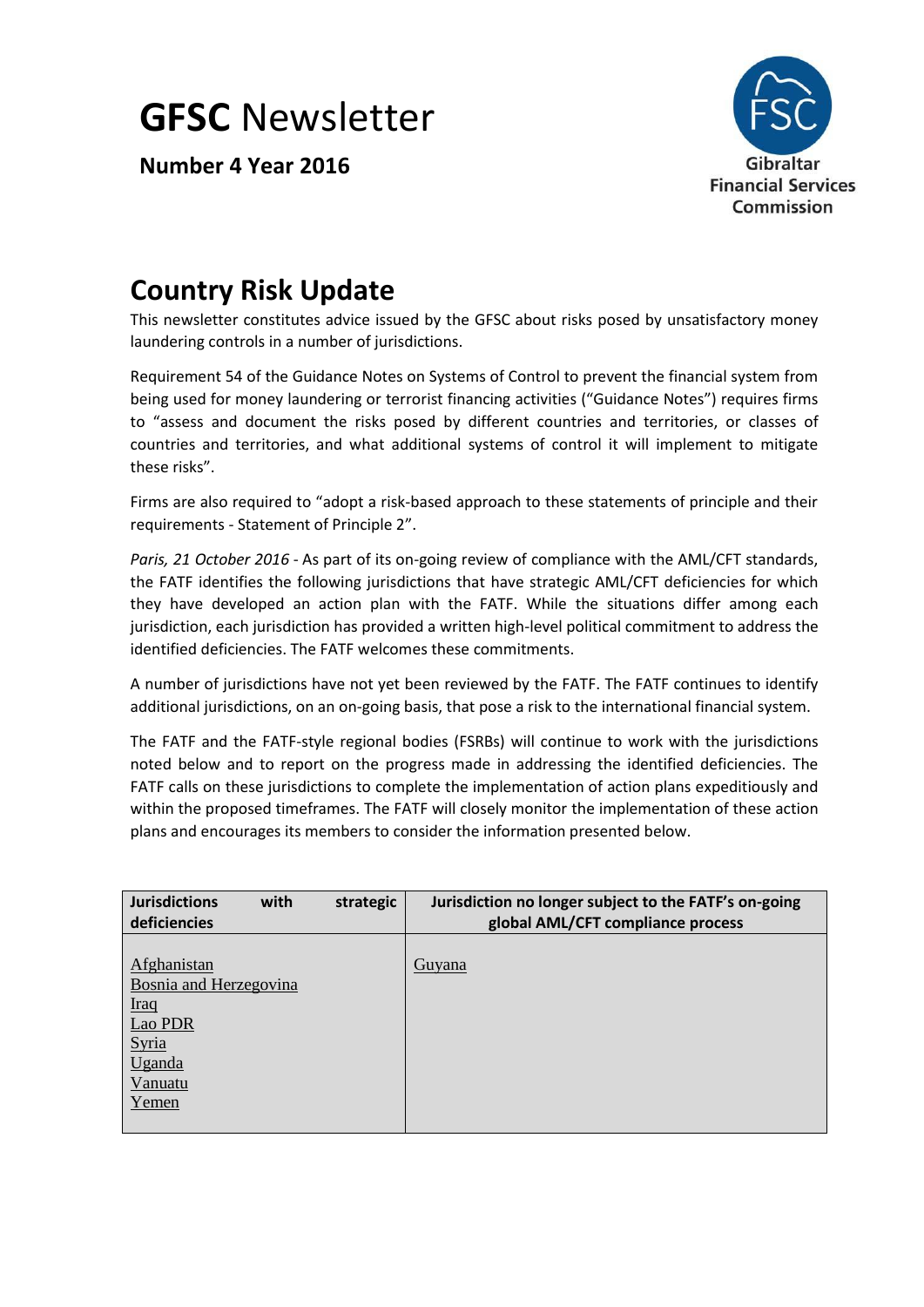#### **Afghanistan**

In June 2012, Afghanistan made a high-level political commitment to work with the FATF and APG to address its strategic AML/CFT deficiencies. Afghanistan has taken significant steps to improve its AML/CFT regime, including issuance of a freeze order that automatically requires the implementation of changes to the UNSCR 1267 list. However, Afghanistan should provide additional information regarding the implementation of its legal framework for identifying, tracing and freezing terrorist assets. The FATF encourages Afghanistan to continue implementing its action plan to address the remaining AML/CFT deficiency.

# **Bosnia and Herzegovina**

In June 2015, Bosnia and Herzegovina made a high-level political commitment to work with the FATF and MONEYVAL to address its strategic AML/CFT deficiencies. Since June 2016, Bosnia and Herzegovina has taken steps towards improving its AML/CFT regime, including by finalising a regulation for freezing terrorist assets under UNSCR 1373. Bosnia and Herzegovina should continue to implement its action plan to address its deficiencies, including by: (1) harmonising criminalisation of terrorist financing and money laundering in all criminal codes; (2) implementing the framework for freezing terrorist assets under UNSCR 1373; (3) implementing an adequate supervisory framework; (4) implementing adequate AML/CFT measures for the non-profit sector; (5) establishing and implementing adequate cross-border currency controls; and (6) ensuring adequate procedures for the confiscation of assets. The FATF encourages Bosnia and Herzegovina to continue implementing its action plan to address its AML/CFT deficiencies.

#### **Iraq**

In October 2013, Iraq made a high-level political commitment to work with the FATF and MENAFATF to address its strategic AML/CFT deficiencies. Since June 2016, Iraq has taken steps towards improving its AML/CFT regime, including by: addressing remaining issues related to its criminalisation of money laundering and terrorist financing; establishing a legal framework and procedures for identifying and freezing terrorist assets; and ensuring a fully operational and functioning financial intelligence unit. Iraq should continue to implement its action plan to address its remaining deficiencies, including by: (1) implementing the legal framework and appropriate procedures for identifying and freezing terrorist assets; (2) ensuring that all financial institutions are subject to adequate customer due diligence requirements; (3) ensuring that all financial institutions are subject to adequate suspicious transaction reporting requirements; and (4) establishing and implementing an adequate AML/CFT supervisory and oversight programme for all financial sectors. The FATF encourages Iraq to continue implementing its action plan to address its remaining AML/CFT deficiencies.

#### **Lao PDR**

In June 2013, Lao PDR made a high-level political commitment to work with the FATF and APG to address its strategic AML/CFT deficiencies. Since June 2016, Lao PDR has taken steps towards improving its AML/CFT regime, including the introduction of a cross-border declaration regime. However, the FATF has determined that certain strategic deficiencies remain. Lao PDR should continue to work on implementing its action plan to address these deficiencies, including by: (1) adequately criminalising money laundering and terrorist financing; (2) implementing adequate AML/CFT controls for MVTS providers; and (3) implementing effective controls for cross-border currency transactions. The FATF encourages Lao PDR to continue implementing its action plan to address its AML/CFT deficiencies.

# **Syria**

Since February 2010, when Syria made a high-level political commitment to work with the FATF and MENAFATF to address its strategic AML/CFT deficiencies, Syria has made progress to improve its AML/CFT regime. In June 2014, the FATF determined that Syria had substantially addressed its action plan at a technical level, including by criminalising terrorist financing and establishing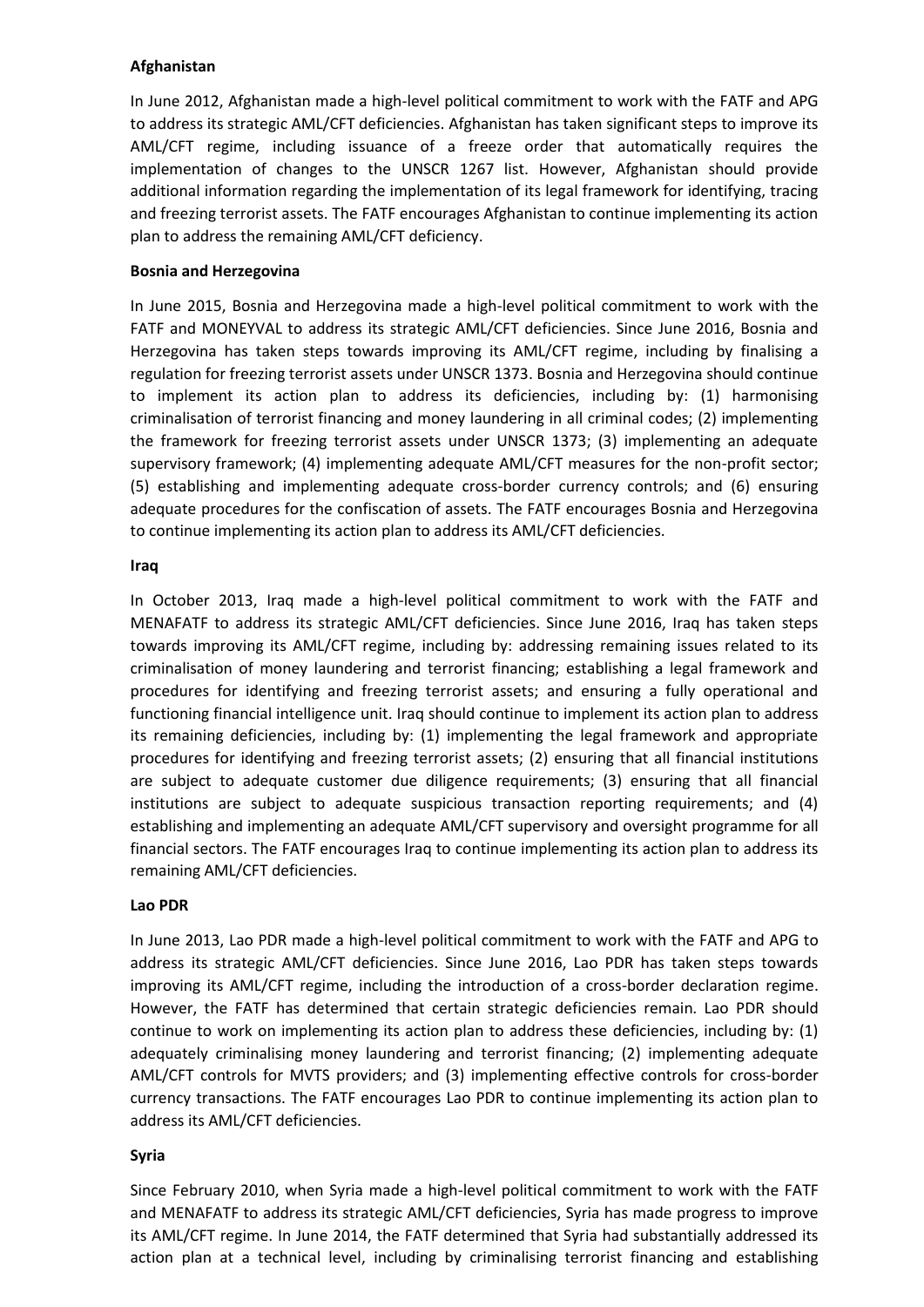procedures for freezing terrorist assets. While the FATF determined that Syria has completed its action plan agreed upon with the FATF, due to the security situation, the FATF has been unable to conduct an on-site visit to assess whether the process of implementing the required reforms and actions is underway. The FATF will continue to monitor the situation, and will conduct an on-site visit at the earliest possible date.

#### **Uganda**

In February 2014, Uganda made a high-level political commitment to work with the FATF and ESAAMLG to address its strategic AML/CFT deficiencies. Since its original action plan, Uganda was subject to a mutual evaluation, which highlighted additional strategic deficiencies. These deficiencies have been included in the revised action plan, to which a renewed political commitment was provided in June 2016. Since June 2016, Uganda enacted amendments to its regulation implementing UNSCRs 1267 and 1373. Uganda should continue to work on addressing the following deficiencies: (1) adequately criminalise terrorist financing; (2) implement adequate procedures for freezing terrorist assets in accordance with UNSCRs 1267 and 1373, and their successor resolutions; (3) ensure that all financial institutions are subject to adequate recordkeeping requirements; (4) and ensure that all financial services and the FIA have the power to supervise and enforce compliance with AML CFT requirements (5) establish a fully operational and effectively functioning financial intelligence unit; (6) introduce and implement an appropriate legal basis to permit the competent authorities to provide a wide range of mutual legal assistance; and (7) ensure that appropriate laws and procedures are in place with regard to international cooperation for the financial intelligence unit and supervisory authorities. The FATF encourages Uganda to continue implementing its action plan to address its AML/CFT deficiencies.

## **Vanuatu**

In February 2016, Vanuatu made a high-level political commitment to work with the FATF and APG to address its strategic AML/CFT deficiencies. Since June 2016, Vanuatu has passed amendments to improve obligations to obtain beneficial ownership information and prohibit bearer shares and bearer share warrants for international companies. Vanuatu should continue to work on implementing its action plan to address its deficiencies, including by: (1) adequately criminalising money laundering and terrorist financing; (2) establishing and implementing adequate procedures for the confiscation of assets related to money laundering; (3) establishing and implementing an adequate legal framework for identifying, tracing and freezing terrorist assets and other UNSCR sanctions; (4) ensuring a fully operational and effectively functioning financial intelligence unit; (5) strengthening preventive measures, including for wire transfers; (6) establishing transparency for the financial sector, and for legal persons and arrangements; (7) implementing an adequate AML/CFT supervisory and oversight programme for all the financial sector and trust and company service providers; and (8) establishing appropriate channels for international co-operation and domestic coordination policies and actions on identified risks and ensuring effective implementation. The FATF encourages Vanuatu to continue implementing its action plan to address its AML/CFT deficiencies.

# **Yemen**

Since February 2010, when Yemen made a high-level political commitment to work with the FATF and MENAFATF to address its strategic AML/CFT deficiencies, Yemen has made progress to improve its AML/CFT regime. In June 2014, the FATF determined that Yemen had substantially addressed its action plan at a technical level, including by adequately criminalising money laundering and terrorist financing; establishing procedures to identify and freeze terrorist assets; improving its customer due diligence and suspicious transaction reporting requirements; issuing guidance; developing the monitoring and supervisory capacity of the financial sector supervisory authorities and the financial intelligence unit; and establishing a fully operational and effectively functioning FIU. While the FATF determined that Yemen has completed its action plan agreed upon with the FATF, due to the security situation, the FATF has been unable to conduct an on-site visit to assess whether the process of implementing the required reforms and actions is underway. The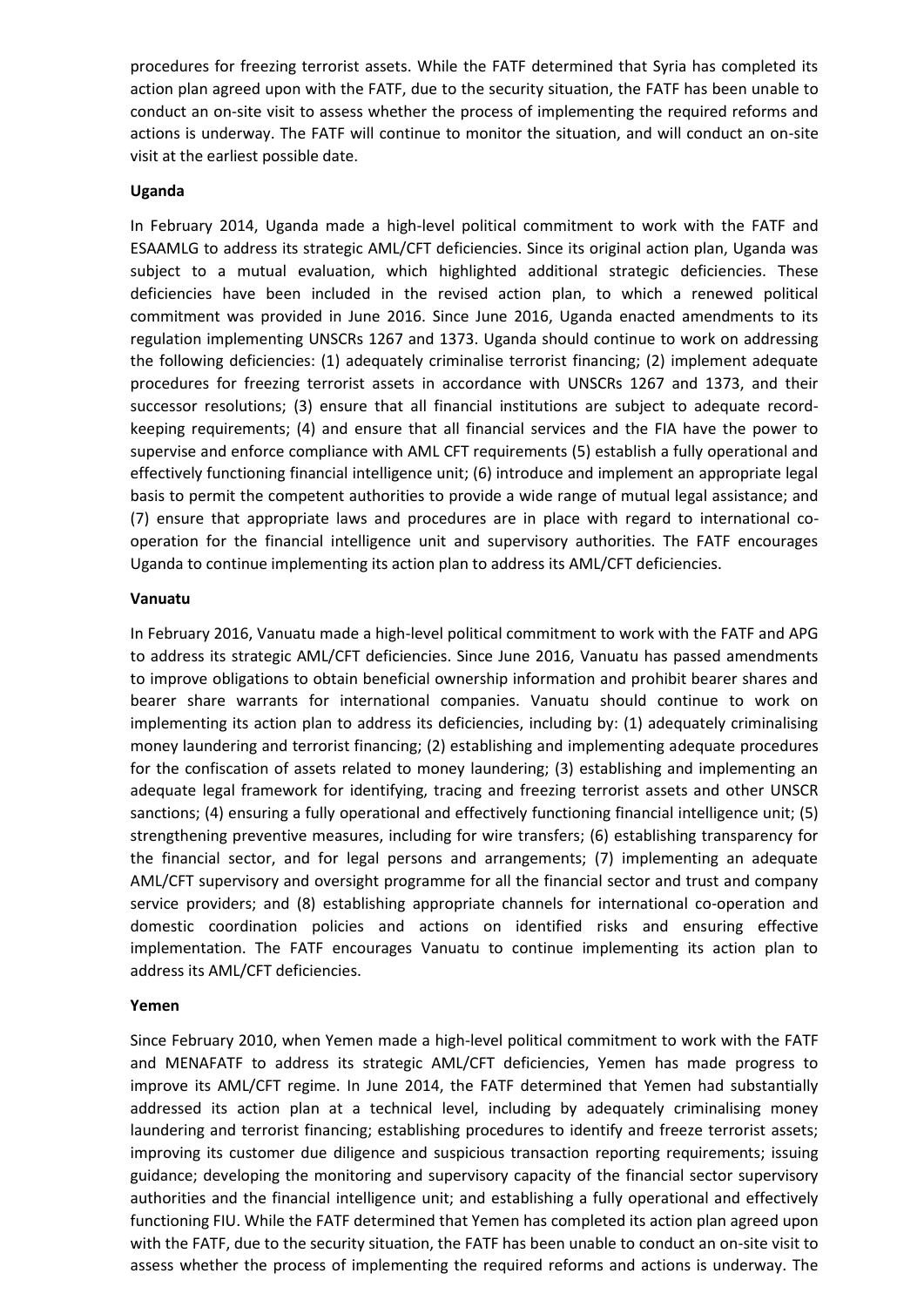FATF will continue to monitor the situation, and conduct an on-site visit at the earliest possible date.

#### **Jurisdiction no Longer Subject to the FATF's On-Going Global AML/CFT Compliance Process**

# **Guyana**

The FATF welcomes Guyana's significant progress in improving its AML/CFT regime and notes that Guyana has established the legal and regulatory framework to meet its commitments in its action plan regarding the strategic deficiencies that the FATF had identified in October 2014. Guyana is therefore no longer subject to the FATF's monitoring process under its on-going global AML/CFT compliance process. Guyana will work with CFATF as it continues to address the full range of AML/CFT issues identified in its mutual evaluation report.

*Paris, 21 October 2016* - The Financial Action Task Force (FATF) is the global standard setting body for anti-money laundering and combating the financing of terrorism (AML/CFT). In order to protect the international financial system from money laundering and financing of terrorism (ML/FT) risks and to encourage greater compliance with the AML/CFT standards, the FATF identified jurisdictions that have strategic deficiencies and works with them to address those deficiencies that pose a risk to the international financial system.

## *Jurisdiction subject to a FATF call on its members and other jurisdictions to apply countermeasures to protect the international financial system from the on-going and substantial money laundering and terrorist financing (ML/FT) risks* **Democratic People's Republic of Korea (DPRK)**

The FATF remains concerned by the DPRK's failure to address the significant deficiencies in its antimoney laundering and combating the financing of terrorism (AML/CFT) regime and the serious threat this poses to the integrity of the international financial system. The FATF urges the DPRK to immediately and meaningfully address its AML/CFT deficiencies. Further, FATF has serious concerns with the threat posed by DPRK's illicit activities related to the proliferation of weapons of mass destruction (WMDs) and its financing.

The FATF reaffirms its 25 February 2011 call on its members and urges all jurisdictions to advise their financial institutions to give special attention to business relationships and transactions with the DPRK, including DPRK companies, financial institutions and those acting on their behalf. In addition to enhanced scrutiny, the FATF further calls on its members and urges all jurisdictions to apply effective counter-measures, and targeted financial sanctions in accordance with applicable United Nations Security Council Resolutions, to protect their financial sectors from money laundering, financing of terrorism and WMD proliferation financing (ML/FT/PF) risks emanating from the DPRK. Jurisdictions should take necessary measures to close existing branches, subsidiaries and representative offices of DPRK banks within their territories and terminate correspondent relationships with DPRK banks, where required by relevant UNSC Resolutions.

# *Jurisdiction subject to a FATF call on its members and other jurisdictions to apply enhanced due diligence measures proportionate to the risks arising from the jurisdiction*

#### **Iran**

In June 2016, the FATF welcomed Iran's adoption of, and high-level political commitment to, an Action Plan to address its strategic AML/CFT deficiencies, and its decision to seek technical assistance in the implementation of the Action Plan. Accordingly, in June 2016, the FATF suspended counter-measures for twelve months in order to monitor Iran's progress in implementing the Action Plan. If the FATF determines that Iran has not demonstrated sufficient progress in implementing the Action Plan at the end of that period, FATF's call for counter